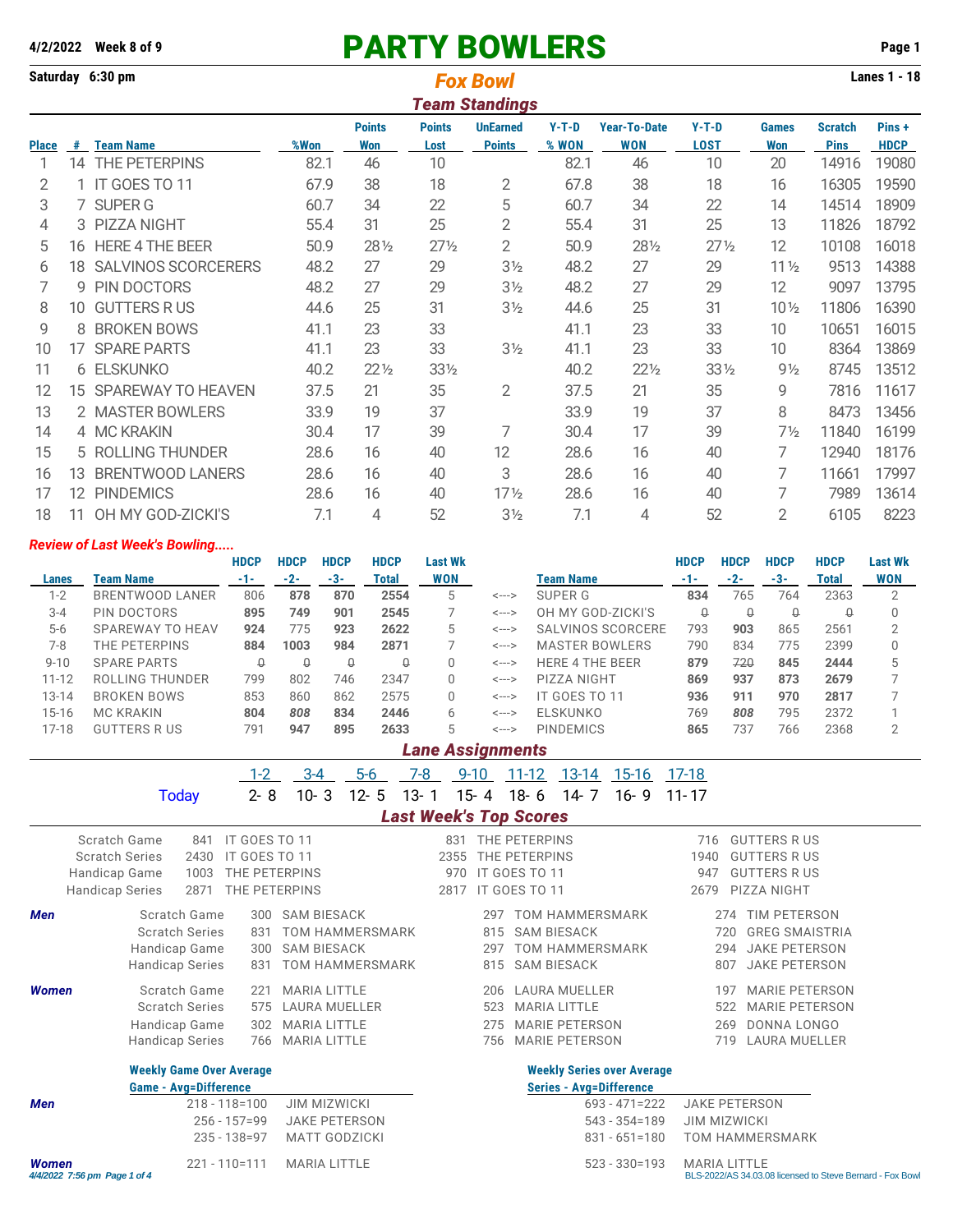|  | 4/2/2022 | Week 8 of 9 |  |
|--|----------|-------------|--|

**4/2022 PARTY BOWLERS PARTY BOWLERS Page 2** 

|                                         | <b>Weekly Game Over Average</b><br><b>Game - Avg=Difference</b> |               |                                              |                        |    |                             |                     |                           | <b>Weekly Series over Average</b><br><b>Series - Avg=Difference</b> |                   |                       |                    |                                            |              |              |
|-----------------------------------------|-----------------------------------------------------------------|---------------|----------------------------------------------|------------------------|----|-----------------------------|---------------------|---------------------------|---------------------------------------------------------------------|-------------------|-----------------------|--------------------|--------------------------------------------|--------------|--------------|
|                                         | $197 - 113 = 84$                                                |               | <b>MARIE PETERSON</b>                        |                        |    |                             |                     |                           |                                                                     | $522 - 339 = 183$ | <b>MARIE PETERSON</b> |                    |                                            |              |              |
|                                         | 196 - 118 = 78                                                  |               | DONNA LONGO                                  |                        |    |                             |                     |                           |                                                                     | $575 - 438 = 137$ | LAURA MUELLER         |                    |                                            |              |              |
|                                         |                                                                 |               |                                              |                        |    |                             |                     | <b>Season High Scores</b> |                                                                     |                   |                       |                    |                                            |              |              |
|                                         | Scratch Game<br>873 IT GOES TO 11                               |               |                                              |                        |    |                             |                     | 831 THE PETERPINS         |                                                                     |                   |                       | 716 GUTTERS R US   |                                            |              |              |
|                                         | <b>Scratch Series</b><br>2442                                   | IT GOES TO 11 |                                              |                        |    | 2355                        |                     | THE PETERPINS             |                                                                     |                   | 1993                  | <b>SUPER G</b>     |                                            |              |              |
| Handicap Game                           | 1027                                                            | IT GOES TO 11 |                                              |                        |    | 1003                        |                     | THE PETERPINS             |                                                                     |                   | 947                   | <b>GUTTERS RUS</b> |                                            |              |              |
| <b>Handicap Series</b>                  | 2904 IT GOES TO 11                                              |               |                                              |                        |    | 2871                        |                     | THE PETERPINS             |                                                                     |                   |                       |                    | 2712 SPAREWAY TO HEAVEN                    |              |              |
| Men                                     | Scratch Game                                                    | 300           |                                              | <b>TOM HAMMERSMARK</b> |    |                             | 300                 | ROB HENRY                 |                                                                     |                   | 296                   |                    | <b>TIM PETERSON</b>                        |              |              |
|                                         | <b>Scratch Series</b>                                           | 834           | JEFF SOJKA                                   | <b>TOM HAMMERSMARK</b> |    |                             | 797                 | <b>ROB HENRY</b>          |                                                                     |                   | 784<br>300            |                    | <b>GREG SMAISTRIA</b>                      |              |              |
|                                         | Handicap Game                                                   | 319           |                                              |                        |    |                             | 301                 |                           | <b>GREG MUELLER</b>                                                 |                   | 300                   |                    | <b>TOM HAMMERSMARK</b><br><b>ROB HENRY</b> |              |              |
|                                         | <b>Handicap Series</b>                                          | 917           | JEFF SOJKA                                   |                        |    |                             | 834                 |                           | TOM HAMMERSMARK                                                     |                   | 807                   |                    | <b>JAKE PETERSON</b>                       |              |              |
| <b>Women</b>                            | Scratch Game                                                    | 250           | LISA GRIGSBY                                 |                        |    |                             | 245                 |                           | LESLIE HAMMERSMARK                                                  |                   | 217                   |                    | LAURA MUELLER                              |              |              |
|                                         | <b>Scratch Series</b>                                           | 588           |                                              | LESLIE HAMMERSMARK     |    | 575<br><b>LAURA MUELLER</b> |                     |                           |                                                                     |                   | 561                   |                    | <b>LISA GRIGSBY</b>                        |              |              |
|                                         | Handicap Game                                                   | 299<br>756    | <b>LISA GRIGSBY</b><br><b>MARIE PETERSON</b> |                        |    |                             | 297                 |                           | LESLIE HAMMERSMARK<br>744 LESLIE HAMMERSMARK                        |                   | 282<br>737            |                    | <b>LANA PETERSON</b><br>LINDA MILLER       |              |              |
|                                         | <b>Handicap Series</b>                                          |               |                                              |                        |    |                             |                     |                           |                                                                     |                   |                       |                    |                                            |              |              |
|                                         | <b>Season Game Over Average</b>                                 |               |                                              |                        |    |                             |                     |                           | <b>Season Series over Average</b>                                   |                   |                       |                    |                                            |              |              |
| Men                                     | <b>Game - Avg=Difference</b><br>$241 - 113 = 128$               |               | <b>JEFF SOJKA</b>                            |                        |    |                             |                     |                           | <b>Series - Ava=Difference</b>                                      | 683 - 339 = 344   | JEFF SOJKA            |                    |                                            |              |              |
|                                         | $255 - 148 = 107$                                               |               | <b>GREG MUELLER</b>                          |                        |    |                             |                     |                           |                                                                     | $693 - 471 = 222$ | <b>JAKE PETERSON</b>  |                    |                                            |              |              |
|                                         | $218 - 118 = 100$                                               |               | <b>JIM MIZWICKI</b>                          |                        |    |                             |                     |                           |                                                                     | $680 - 471 = 209$ | FRED WINDELER         |                    |                                            |              |              |
| <b>Women</b>                            | 250 - 145=105                                                   |               | <b>LISA GRIGSBY</b>                          |                        |    |                             |                     |                           |                                                                     | $522 - 339 = 183$ | <b>MARIE PETERSON</b> |                    |                                            |              |              |
|                                         | 245 - 142=103                                                   |               |                                              | LESLIE HAMMERSMARK     |    |                             |                     |                           |                                                                     | $485 - 318 = 167$ | LINDA MILLER          |                    |                                            |              |              |
|                                         | 199 - 107=92                                                    |               | <b>LANA PETERSON</b>                         |                        |    |                             |                     |                           |                                                                     | $588 - 426 = 162$ | LESLIE HAMMERSMARK    |                    |                                            |              |              |
|                                         |                                                                 |               |                                              |                        |    |                             | <b>Team Rosters</b> |                           |                                                                     |                   |                       |                    |                                            |              |              |
| <b>Bowling</b>                          |                                                                 |               |                                              |                        |    |                             |                     |                           | <b>To Raise</b>                                                     | <b>To Drop</b>    |                       |                    |                                            |              | <b>HDCP</b>  |
| ID#<br><b>Hand</b><br>1 - IT GOES TO 11 | <b>Name</b>                                                     |               |                                              | <b>Avg HDCP</b>        |    |                             | <b>Pins Gms</b>     |                           | $Avg +1$                                                            | $Avg -1$          | $-1-$                 | $-2-$              | $-3-$                                      | <b>Total</b> | <b>Total</b> |
| $\mathbf{2}$                            | <b>LESLIE HAMMERSMARK</b>                                       |               |                                              | 151                    | 44 |                             | 3638                | 24                        | 466                                                                 | 438               | 183                   | 181                | 142                                        | 506          | 641          |
| 3                                       | <b>GREG MUELLER</b>                                             |               |                                              | 162                    | 34 |                             | 3402                | 21                        | 510                                                                 | 485               | 175                   | 147                | 196                                        | 518          | 626          |
| 4                                       | <b>LAURA MUELLER</b>                                            |               |                                              | 154                    | 41 |                             | 2773                | 18                        | 482                                                                 | 460               | 181                   | 188                | 206                                        | 575          | 719          |
| 1                                       | <b>TOM HAMMERSMARK</b>                                          |               |                                              | 224                    | 0  |                             | 5397                | 24                        | 678                                                                 | 650               | 268                   | 266                | 297                                        | 831          | 831          |
| <b>2 - MASTER BOWLERS</b>               |                                                                 |               |                                              |                        |    |                             |                     |                           |                                                                     |                   |                       |                    |                                            |              |              |
| 5                                       | <b>JO ANN SCHARF</b>                                            |               |                                              | 118                    | 73 |                             | 1423                | 12                        | 362                                                                 | 346               |                       |                    |                                            | 0            | 0            |
| 6                                       | <b>DUSTIN SCHARF</b>                                            |               |                                              | 125                    | 67 |                             | 1889                | 15                        | 379                                                                 | 360               |                       |                    |                                            | 0            | 0            |
| $\overline{7}$                          | <b>INGO KEMPF</b>                                               |               |                                              | 112                    | 79 |                             | 1354                | 12                        | 341                                                                 | 325               | 167                   | 117                | 115                                        | 399          | 651          |
| 8                                       | <b>SUZY ALFANO</b>                                              |               |                                              | 124                    | 68 |                             | 1865                | 15                        | 385                                                                 | 366               | 86                    | 157                | 148                                        | 391          | 601          |
| 80                                      | <b>KARSTEN KEMP</b>                                             |               |                                              | 110                    | 81 |                             | 332                 | 3                         | 334                                                                 | 327               | 108                   | 133                | 91                                         | 332          | 575          |
| 3 - PIZZA NIGHT                         |                                                                 |               |                                              |                        |    |                             |                     |                           |                                                                     |                   |                       |                    |                                            |              |              |
| 9                                       | <b>TODD BRUEHL</b>                                              |               |                                              | 120                    | 72 |                             | 2778                | 23                        | 368                                                                 | 341               | 137                   | 154                | 108                                        | 399          | 618          |
| 10                                      | AMY WENZ                                                        |               |                                              | 129                    | 63 |                             | 3104                | 24                        | 406                                                                 | 378               | 146                   | 163                | 104                                        | 413          | 605          |
| 11                                      | <b>LISA MIZWICKI</b>                                            |               |                                              | 117                    | 74 |                             | 2811                | 24                        | 375                                                                 | 347               | 127                   | 176                | 154                                        | 457          | 694          |
| 12                                      | <b>JIM MIZWICKI</b>                                             |               |                                              | 126                    | 66 |                             | 3026                | 24                        | 403                                                                 | 375               | 170                   | 155                | 218                                        | 543          | 762          |
| <b>4 - MC KRAKIN</b>                    |                                                                 |               |                                              |                        |    |                             |                     |                           |                                                                     |                   |                       |                    |                                            |              |              |
| 13                                      | <b>MARK MICHELON</b>                                            |               |                                              | 175                    | 22 |                             | 3686                | 21                        | 538                                                                 | 513               | 176                   | 241                | 217                                        | 634          | 715          |
| 14                                      | CHERIE MICHELON                                                 |               |                                              | 139                    | 54 |                             | 2933                | 21                        | 427                                                                 | 402               | 173                   | 127                | 166                                        | 466          | 634          |
| 15                                      | <b>BOB VOZZA</b>                                                |               |                                              | 130                    | 63 |                             | 2357                | 18                        | 394                                                                 | 372               | 112                   | 95                 | 101                                        | 308          | 479          |
| 16                                      | SUE ELLEN VOZZA                                                 |               |                                              | 117                    | 74 |                             | 2474                | 21                        | 358                                                                 | 333               | 127                   | 129                | 134                                        | 390          | 618          |
| <b>5 - ROLLING THUNDER</b>              |                                                                 |               |                                              |                        |    |                             |                     |                           |                                                                     |                   |                       |                    |                                            |              |              |
| 17                                      | <b>CINDY WINDELER</b>                                           |               |                                              | 93                     | 96 |                             | 1026                | 11                        | 290                                                                 | 275               | a83                   | a83                | a83                                        | 249          | 537          |
| 18                                      | FRED WINDELER                                                   |               |                                              | 176                    | 21 |                             | 3715                | 21                        | 533                                                                 | 508               | 227                   | 230                | 174                                        | 631          | 709          |
| 19                                      | <b>CARRIE DACA</b>                                              |               |                                              | 118                    | 73 |                             | 1189                | 10                        | 358                                                                 | 344               |                       | a108 a108 a108     |                                            | 324          | 543          |
| 20                                      | <b>ERIC DACA</b>                                                |               |                                              | 165                    | 31 |                             | 3466                | 21                        | 518                                                                 | 493               |                       | a155 a155 a155     |                                            | 465          | 558          |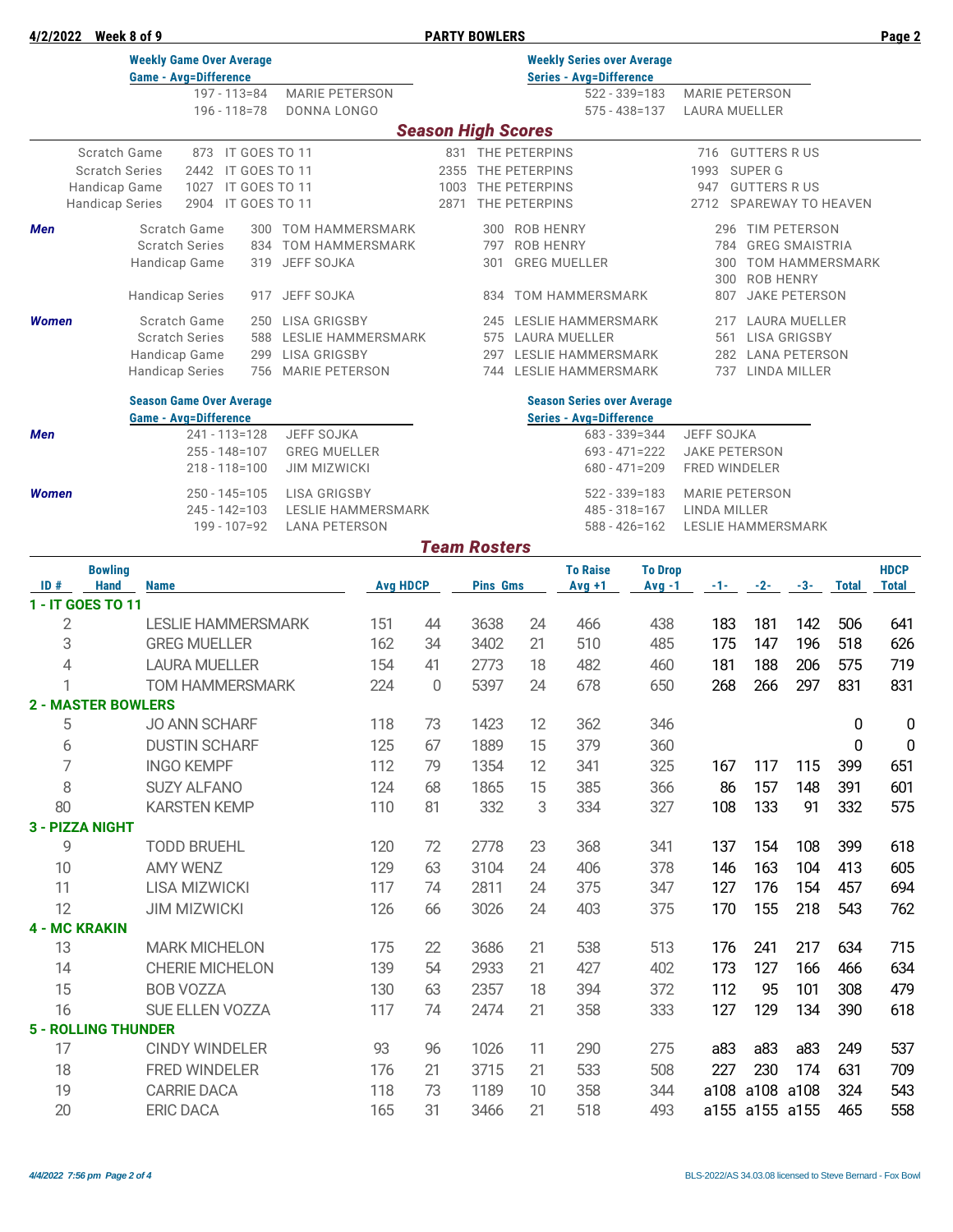| 4/2/2022 Week 8 of 9           |                          |                 | <b>PARTY BOWLERS</b> |                 | Page 3 |                 |                |          |                |                |              |                  |
|--------------------------------|--------------------------|-----------------|----------------------|-----------------|--------|-----------------|----------------|----------|----------------|----------------|--------------|------------------|
| <b>Bowling</b>                 |                          |                 |                      |                 |        | <b>To Raise</b> | <b>To Drop</b> |          |                |                |              | <b>HDCP</b>      |
| ID#<br><b>Hand</b>             | <b>Name</b>              | <b>Avg HDCP</b> |                      | <b>Pins Gms</b> |        | $Avg +1$        | $Avg -1$       | $-1 - 1$ | $-2-$          | $-3-$          | <b>Total</b> | <b>Total</b>     |
| <b>6 - ELSKUNKO</b>            |                          |                 |                      |                 |        |                 |                |          |                |                |              |                  |
| 21                             | <b>BRYAN ADAMS</b>       | 100             | 90                   | 1810            | 18     | 311             | 289            | 79       | 157            | 117            | 353          | 629              |
| 22                             | <b>BONNIE HEYDORN</b>    | 118             | 73                   | 1426            | 12     | 359             | 343            | 153      | 114            | 141            | 408          | 642              |
| 23                             | <b>CAROL ADAMS</b>       | 122             | 70                   | 1836            | 15     | 378             | 359            |          |                | a112 a112 a112 | 336          | 546              |
| 24                             | AL ADAMS                 | 155             | 40                   | 1864            | 12     | 476             | 460            |          |                | a145 a145 a145 | 435          | 555              |
| 7 - SUPER G                    |                          |                 |                      |                 |        |                 |                |          |                |                |              |                  |
| 25                             | <b>TIM SCALF</b>         | 138             | 55                   | 3326            | 24     | 427             | 399            | 169      | 155            | 125            | 449          | 617              |
| 26                             | <b>JEN SCALF</b>         | 144             | 50                   | 2597            | 18     | 448             | 426            |          |                | a134 a134 a134 | 402          | 552              |
| 27                             | <b>SARA HENRY</b>        | 117             | 74                   | 1769            | 15     | 355             | 336            |          | a107 a107 a107 |                | 321          | 543              |
| 28                             | <b>ROB HENRY</b>         | 214             | $\mathbf 0$          | 5148            | 24     | 657             | 629            | 244      | 189            | 218            | 651          | 651              |
| <b>8 - BROKEN BOWS</b>         |                          |                 |                      |                 |        |                 |                |          |                |                |              |                  |
| 29                             | <b>MARCI DURYEA</b>      | 134             | 59                   | 2819            | 21     | 421             | 396            | 139      | 150            | 183            | 472          | 661              |
| 30                             | <b>BOB DURYEA</b>        | 142             | 52                   | 2990            | 21     | 442             | 417            | 185      | 165            | 146            | 496          | 661              |
| 31                             | <b>LESLIE COMPERE</b>    | 98              | 91                   | 2073            | 21     | 303             | 278            | 137      | 133            | 129            | 399          | 687              |
| 32                             | <b>BOB COMPERE</b>       | 131             | 62                   | 2769            | 21     | 399             | 374            | 117      | 137            | 129            | 383          | 566              |
| <b>9 - PIN DOCTORS</b>         |                          |                 |                      |                 |        |                 |                |          |                |                |              |                  |
| 33                             | <b>CHRISTINE NEUBERT</b> | 110             | 81                   | 1660            | 15     | 338             | 319            | 124      | 89             | 137            | 350          | 593              |
| 34                             | <b>VIC SLOPEKI</b>       | 147             | 47                   | 2211            | 15     | 453             | 434            | 172      | 138            | 219            | 529          | 691              |
| 35                             | <b>MATT GODZICKI</b>     | 145             | 49                   | 2618            | 18     | 448             | 426            | 235      | 130            | 183            | 548          | 713              |
| 36                             | <b>JACKIE GODZICKI</b>   | 108             | 82                   | 1621            | 15     | 341             | 322            | 93       | 121            | 91             | 305          | 548              |
| <b>10 - GUTTERS R US</b>       |                          |                 |                      |                 |        |                 |                |          |                |                |              |                  |
| 37                             | DONNA LONGO              | 124             | 68                   | 2249            | 18     | 376             | 354            | 119      | 196            | 151            | 466          | 685              |
| 38                             | <b>MIKE LONGO</b>        | 137             | 56                   | 2885            | 21     | 427             | 402            | 118      | 152            | 153            | 423          | 594              |
| 39                             | <b>KERI SMAISTRIA</b>    | 91              | 98                   | 1645            | 18     | 287             | 265            | 70       | 125            | 136            | 331          | 634              |
| 40                             | <b>GREG SMAISTRIA</b>    | 213             | $\overline{0}$       | 3848            | 18     | 646             | 624            | 253      | 243            | 224            | 720          | 720              |
| 11 - OH MY GOD-ZICKI'S         |                          |                 |                      |                 |        |                 |                |          |                |                |              |                  |
| 41                             | <b>ANNIE GODZICKI</b>    | 111             | 80                   | 1001            | 9      | 343             | 330            |          | a101 a101 a101 |                | 303          | 543              |
| 42                             | SARAH GODZICKI           | 146             | 48                   | 1316            | 9      | 448             | 435            |          |                | a136 a136 a136 | 408          | 552              |
| 43                             | ZACH GODZICKI            | 179             | 18                   | 2153            | 12     | 547             | 531            |          |                | a169 a169 a169 | 507          | 561              |
| 73                             | <b>MELISSA ROSENBERG</b> | 117             | 74                   | 1056            | 9      | 360             | 347            |          | a107 a107 a107 |                | 321          | 543              |
| 75                             | <b>SHELLY</b>            | 99              | 90                   | 298             | 3      | 302             | 295            |          |                |                | 0            | $\mathbf 0$      |
| 76                             | <b>AMY</b>               | 93              | 96                   | 281             | 3      | 283             | 276            |          |                |                | 0            | $\boldsymbol{0}$ |
| <b>12 - PINDEMICS</b>          |                          |                 |                      |                 |        |                 |                |          |                |                |              |                  |
| 45                             | <b>JAMIE GODZIDKI</b>    | 139             | 54                   | 2508            | 18     | 432             | 410            | 182      | 159            | 168            | 509          | 689              |
| 46                             | <b>JOE LASKERO</b>       | 105             | 85                   | 1586            | 15     | 322             | 303            | 122      | 77             | 105            | 304          | 556              |
| 47                             | <b>SARA KOZIL</b>        | 101             | 89                   | 1824            | 18     | 318             | 296            | 122      | 90             | 88             | 300          | 567              |
| 48                             | <b>ALEX BERES</b>        | 102             | 88                   | 1537            | 15     | 317             | 298            | 119      | 91             | 85             | 295          | 556              |
| <b>13 - BRENTWOOD LANERS</b>   |                          |                 |                      |                 |        |                 |                |          |                |                |              |                  |
| 49                             | <b>AMY PEKKARINEN</b>    | 120             | 72                   | 2898            | 24     | 369             | 341            | 126      | 183            | 168            | 477          | 705              |
| 50                             | <b>DREW PEKKARINEN</b>   | 119             | 72                   | 2511            | 21     | 369             | 344            | 162      | 134            | 177            | 473          | 707              |
| 51                             | <b>HEATHER JOHNSON</b>   | 105             | 85                   | 1893            | 18     | 333             | 311            | a95      | a95            | a95            | 285          | 540              |
| 52                             |                          |                 |                      |                 |        |                 |                |          | 180            |                | 461          |                  |
| <b>14 - THE PETERPINS</b>      | ERIC JOHNSON             | 148             | 46                   | 2676            | 18     | 453             | 431            | 137      |                | 144            |              | 602              |
| 53                             | <b>MARIE PETERSON</b>    | 122             | 70                   | 2569            | 21     | 383             | 358            | 160      | 197            | 165            | 522          | 756              |
| 54                             |                          | 204             |                      | 4916            |        |                 |                |          |                |                |              | 702              |
|                                | TIM PETERSON             |                 | $\overline{0}$       |                 | 24     | 619             | 591            | 212      | 274            | 216            | 702          |                  |
| 55                             | <b>LANA PETERSON</b>     | 138             | 55                   | 2906            | 21     | 430             | 405            | 131      | 132            | 175            | 438          | 606              |
| 56                             | <b>JAKE PETERSON</b>     | 167             | 29                   | 3523            | 21     | 509             | 484            | 209      | 228            | 256            | 693          | 807              |
| <b>15 - SPAREWAY TO HEAVEN</b> |                          |                 |                      |                 |        |                 |                |          |                |                |              |                  |
| 57                             | <b>LISA GRIGSBY</b>      | 141             | 53                   | 2115            | 15     | 441             | 422            | 190      | 137            | 155            | 482          | 653              |
| 58                             | <b>RICK GRIGSBY</b>      | 136             | 57                   | 2047            | 15     | 419             | 400            | 149      | 157            | 165            | 471          | 657              |
| 59                             | <b>MARIA LITTLE</b>      | 126             | 66                   | 1521            | 12     | 384             | 368            | 203      | 99             | 221            | 523          | 766              |
| 60                             | <b>MIKE LITTLE</b>       | 124             | 68                   | 1491            | 12     | 384             | 368            |          |                | a114 a114 a114 | 342          | 546              |